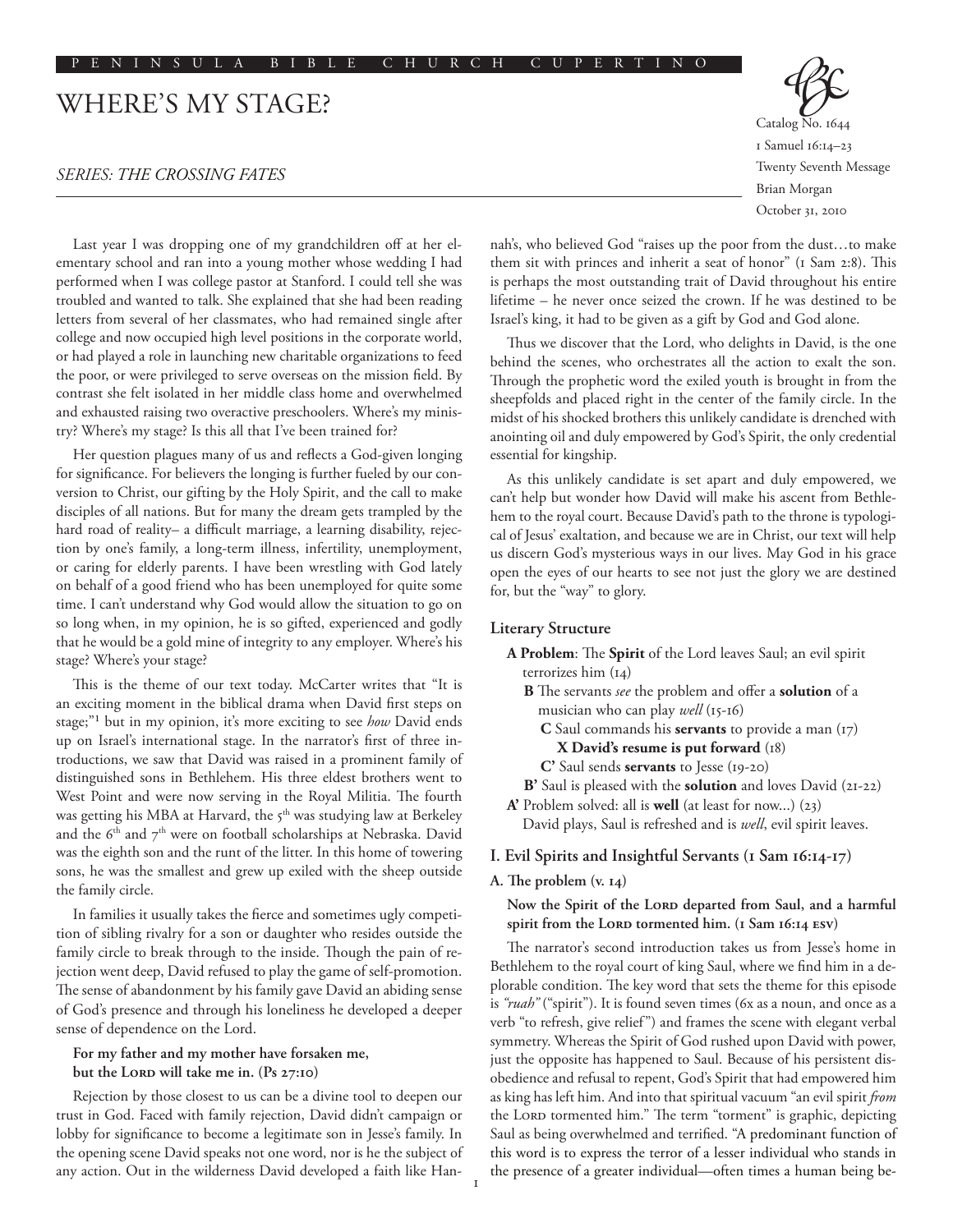fore a numinous being."2 Saul's symptoms may have resembled those of a manic-depressive, who one moment is driven by insane rage, and the next, falls into a deep depression.3

The narrator makes it clear (vv. 14, 15, 16, 23) that this spirit is *from* the Lord, not *of* the Lord. Though the idea that God was the ultimate source of Saul's trouble may trouble us, we should take comfort that because God is sovereign, this spirit, along with all creation, is subject to him, sent from his court, and serves the divine purpose. Saul's tortured state was the direct consequence of his disobedience to a direct command of God, which Samuel declared was equivalent to the sin of divination (15:23). As Bruce Waltke explains,

The Scriptures do not clearly represent the origin of such a spirit—suffice it to note that throughout Scripture the divine causality where God appears responsible for evil refers to instances where God increases evil already present to hasten the divine judgment… "God's power operates…within the evil which has been begun by the perversion of the creature's will" (Walter Eichrodt).<sup>4</sup>

When we open the New Testament we find that Israel is in the same condition as Saul. Evil spirits are oppressing people and exercising power in synagogues and palaces of power. But when they see Jesus, they cower in fear, knowing they are subject to his authority as the Holy One of God. And they did his bidding with just a word. Jesus in turn empowered the apostles with the same authority. When the church in Corinth failed to discipline a man who was committing incest, Paul delivered him over "to Satan for the destruction of the flesh, so that his spirit may be saved in the day of the Lord" (1 Cor 5:5).

**B. Saul's servants propose a solution (vv. 15-17)**

**And Saul's servants said to him, "Behold now, a harmful spirit from God is tormenting you. Let our lord now command your servants who are before you to seek out a man who is skillful in playing the lyre, and when the harmful spirit from God is upon you, he will play it, and you will be well." So Saul said to his servants, "Provide (lit. "see") for me a man who can play well and bring him to me." (vv. 15-17)**

Saul's deplorable condition is obvious to everyone but Saul. Having turned his back on the Lord, he is no longer able to "see" reality. But his spiritual blindness is no impediment to God, for he has untold servants who can "see" what the king fails to see. Like a unified chorus, Saul's servants give the correct diagnosis of Saul's malady and politely propose a solution. Perhaps sensing that "Music has Charms to soothe the savage Breast," (William Congreve, in *The Mourning Bride*, 1697) Saul's attendants propose that he send them to find a musician who can play the lyre with skill to attend to the king. Whenever the evil spirit descends upon him, his melodious strings will soothe Saul's psychoses and he will be "well." The lyre was a stringed instrument that normally had two arms rising up from the sound box. The strings were attached to the crossbar at the top of the instrument.

The suggestion meets with Saul's immediate approval. When subjected to endless pain, even the proud become open to help from outside sources. The royal edict is given: "*Provide for me* a man who can play well and bring him to me." The command, a surprising echo of God's words in verse 1, makes Saul appear more like a puppet in God's hands than Israel's sovereign.

How does God get his unknown servant into the royal court? The answer is through evil spirits and unnamed servants. His ways are inscrutable! Over the years I've discovered that hospitals are holy stages where God makes the most unlikely connections for healing more than bodies.

#### **C. David's resume put forward (v. 18)**

**One of the young men answered, "Behold, I have seen a son of Jesse the Bethlehemite, who is skillful in playing, a man of valor, a man of war, prudent in speech, and a man of good presence, and**  the LORD is with him." (v. 18)

You'll recall at the beginning of Saul's story in chapter 9, when he went searching for his lost donkeys, Saul was totally dependent on a "youth" (*"na'ar"*) to counsel him where to go and whom to seek for help. Now before the search party is even organized, "one of the young men" steps forward with David's resume already in hand. He reads down the list of impressive qualifications in six word pairs that are so astonishing, they leave no room for alternatives. Saul's is searching for a paramedic and his servant has found a neurosurgeon.

The qualities listed are way beyond what we would expect anyone to know about the teenage shepherd, including David. Knowing how the story unfolds, we see more than the characters perceive. The list is prophetic and foreshadows how David's character will ultimately develop as Israel's ideal king. This is how God sees David (and by implication, *how God sees us!*) and thus, how he promotes him to Saul. It's as if God manipulates the deck so that the blind king is forced to pick the one card that he has already chosen.

David's musical skill is extraordinary, and will earn him the title "sweet singer in Israel" (2 Sam 23:1). But, as we will discover in chapter 17, David brings more to the plate than his musical skills. Militarily, he will be praised for his bravery ("a man of valor" or "powerful person" which would refer to a member of the ruling class – the same phrase was used of Saul's father, Kish) and fighting ability ("a man of war" or "trained fighter"). He also "speaks well," a gift that is essential for kings and one that will give David the ability to penetrate Saul's heart and bring his evil motives to the surface. Add to these traits David's physical beauty and we begin to grasp his tremendous magnetism that will cast a spell on everyone in Saul's house and cause all Israel to love him. David is the ultimate Renaissance man – musical, rugged, articulate and attractive.

The final qualification, "*the Lord is with him*," is the pivot and turning point of the scene. Fokkelman notes that the narrator has constructed the two scenes in perfect verbal symmetry. There are exactly 73 words on either side of the phrase "*with him*". Saul hears the phrase solely in terms of his immediate needs for relief, but we hear much more. The fact that the "Lord is with him" not only enables David to soothe Saul's psychoses, it also guarantees his ascension to the throne. As Fokkelman suggests, "While Saul and his court think they are welcoming a musician, we realize that the Saulide monarch is dragging in a Trojan horse."5 Indeed this is a turning point in the life of Saul, and David, not to mention all Israel. Later in Israel's history the hopeful "God is with him," will become Emmanuel, **"***God with us*."

#### **II. The Great Exchange – Son (1 Sam 16:19-22)**

#### **A. Saul sends servants to Jesse (vv. 19-20)**

**Therefore Saul sent messengers to Jesse and said, "Send me David your son, who is with the sheep." And Jesse took a donkey laden with bread and a skin of wine and a young goat and sent them by David his son to Saul. (vv. 19-20)**

Saul takes the bait and gives the executive order, asking Jesse to "send" him his son, David. I suspect Saul's unrelenting pain made him eager to skip the lengthy process of a nationwide search. Ironically Saul is the first one in the story to mention David by name. Saul's designation of David as being "with the sheep" identifies him as a shepherd, a figure commonly used in the ancient world for a king.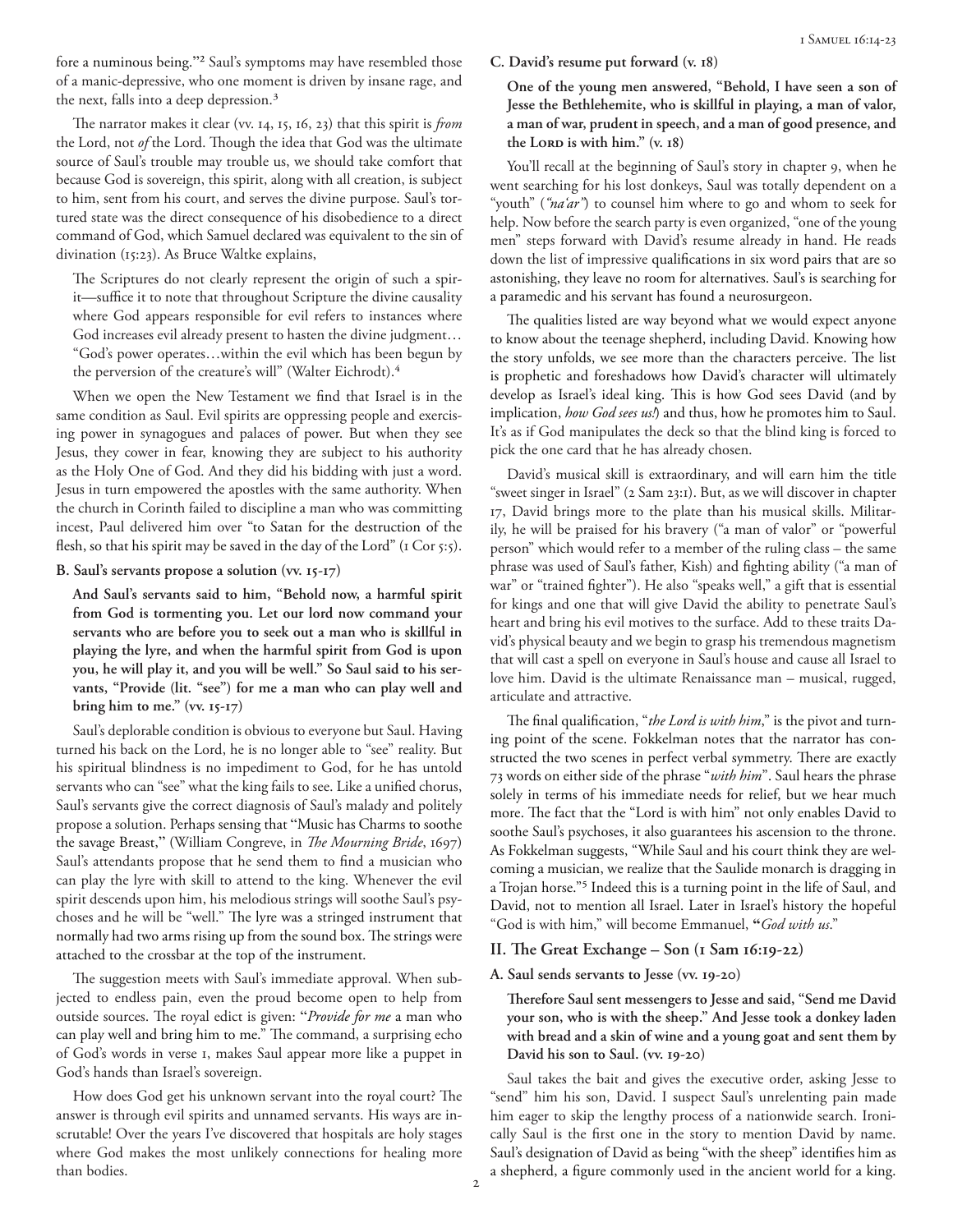#### WHERE'S MY STAGE?

Jesse complies with the order and sends a very generous gift with his son to honor the king.

In the first scene, David was the center of celebration at the feast; but in this scene he is the messenger who brings a feast in homage to the king. Some commentators suggest that the gift could have been "a donation to the royal kitchen, since David himself was part of the king's house."6

As we watch God orchestrate his son to the royal court we discover that the path to exaltation is "down" not "up." The one with the royal anointing is taking on the role of a servant at the beckoning of his father, just as his Greater Son would don a towel to wash the feet of his disciples. If we desire God to use us on a holy stage, then we must never forget that the primary quality that commends us to others is not authority, but *humility*. As the apostle Paul exhorts us in the letter to the Philippians,

**Have this mind among yourselves, which is yours in Christ Jesus, who, though he was in the form of God, did not count equality with God a thing to be grasped, but made himself nothing, taking the form of a servant, being born in the likeness of men. (Phil 2:5-7)**

**B. Saul pleased with the solution (vv. 21-22)**

**And David came to Saul and entered his service. And Saul loved him greatly, and he became his armor-bearer. And Saul sent to Jesse, saying, "Let David remain in my service, for he has found favor in my sight." (vv. 21-22)**

The divine medicine works like a charm and Saul is smitten – "he loved him greatly." Saul is so taken by David that he immediately promotes him from court musician to his innermost circle of confidants as one of his armor-bearers. This was a position of status in the royal court and gave David intimate access to the king at all times. Serving in close proximity to the king, David would be able to offer immediate relief to Saul whenever the evil spirit would torment him.

Love works wonders even on this egotistical monarch, for there is a subtle but profoundly different tone in his voice in verse 22. No longer does he issue an order to Jesse, as a king would to one of his subjects (v.19); instead he appeals to him politely as a brother, asking for his permission (lit. "may David *please* stand in my presence") that his son continue in his service. And the motive given is not his royal prerogative, but his affection for David ("for he has found favor in my eyes"). Saul loves this new son because he serves his purposes. But as soon as David grows in favor beyond Saul's control, his love instantly turns into a jealous rage. Fokkelman captures the pathos this will later bring Saul:

Just as Jesse's sons were led before Samuel, so David comes – as the Hebrew phrase puts it – "to stand before" the king. The innocent Saul, i.e. the Saul who for just one moment is still himself, when there are no suspicions as to the true destiny of the youth to undermine him and confirm his misfortune, is now the subject of the feelings which David's charming appearance arouses in everyone: he loved him dearly. The first person whose love for David is mentioned in the text is Saul!...it is because of this that the pain becomes even more heart-rending for Saul when he has to turn against his rival.7

Like a puppet on a string, Saul dances to every subtle twist and pull of the invisible strings. Consider the tragic irony of this moment– the king who refused to obey the command of the Lord, now becomes the blind instrument of his rival's ascension and the obedient servant of his own destruction. The sage's proverb rings true:

The king's heart is a stream of water in the hand of the LORD; **he turns it wherever he will. (Prov 21:1)**

**C. Epilogue: Problem solved, all is well (at least for now...) v. 23**

**And whenever the harmful spirit from God was upon Saul, David took the lyre and played it with his hand. So Saul was refreshed and was well, and the harmful spirit departed from him. (v. 23)**

The proposal by the unnamed servant is adopted and works to perfection. Whenever the evil spirit fell upon Saul, David took up his lyre and his playing lifts Saul's oppression. The word translated as "refreshed" is a verbal form from the same root as "spirit." David not only removes the harmful spirit, but also is the source of Saul's wellbeing through the enablement of God's Spirit. All is well, at least as long as Saul is willing to swallow the David pill.

## **III. Where's Your Stage?**

#### **A. Don't seek to build your own stage**

Our text is great news that we don't have to spend our lives trying to create a stage for our own significance. David contributes nothing in his exaltation from the field to the royal court. Instead, what we see behind the scenes is the constant, resolute, sovereign will of God. He selects the king of his choice. He then uses the most unlikely instruments to maneuver his servant to the stage of his choice. An evil spirit creates the need; unnamed servants propose the solution and identify David; and an arrogant, disobedient king issues all the executive orders. David simply obeys and accepts the invitation to serve on God's stage. As a result David makes his entrance into the royal court. Similarly, in speaking about the office of High Priest, the author of Hebrews writes,

**And no one takes this honor for himself, but only when called by God, just as Aaron was. So also Christ did not exalt himself to be made a high priest, but was appointed by him who said to him, "You are my Son, today I have begotten you." (Heb 5:4-5)** 

Our anointing is similar, as Paul points out to the Corinthians (1 Cor 12:4-6), that our spiritual gifts are given by the sovereign direction of the One Spirit; the ministry where we use our gifts is determined by our One Lord; and the different and varied impacts of our ministries is determined by our One God.

#### **B. Focus on your character**

What commends us to others is not power or authority, but our humility and ability to offer people spiritual life. What we find in David's life is how he responded to rejection by cultivating sweet intimacy with the Lord through music and song. And even after he is anointed, he doesn't parade his gifting to his family like Joseph did, or market his gift in the political arena. Rather he takes the low road of serving a depressed king in obedience to his father. As we wait for our stage and live in the tension that waiting creates, we are presented every day with the opportunity for God to reshape our character. The result is that we learn to trust in his covenantal faithfulness, knowing that he who began a good work in us, will carry it on to completion until the day of Christ Jesus (Phil 1:6).

This was my encouragement to my friend struggling with the isolation and insignificance of parenting her small children: your ministry is right here as you participate in the ethnically diverse community that makes up your school and neighborhood. God has brought the mission field to your doorstep, and through your children given you a stage to be the sweet aroma of kingdom life among the nations. When Emily and I first moved into our neighborhood, I was bursting with evangelical passion and wanted to launch a bible study, invite the